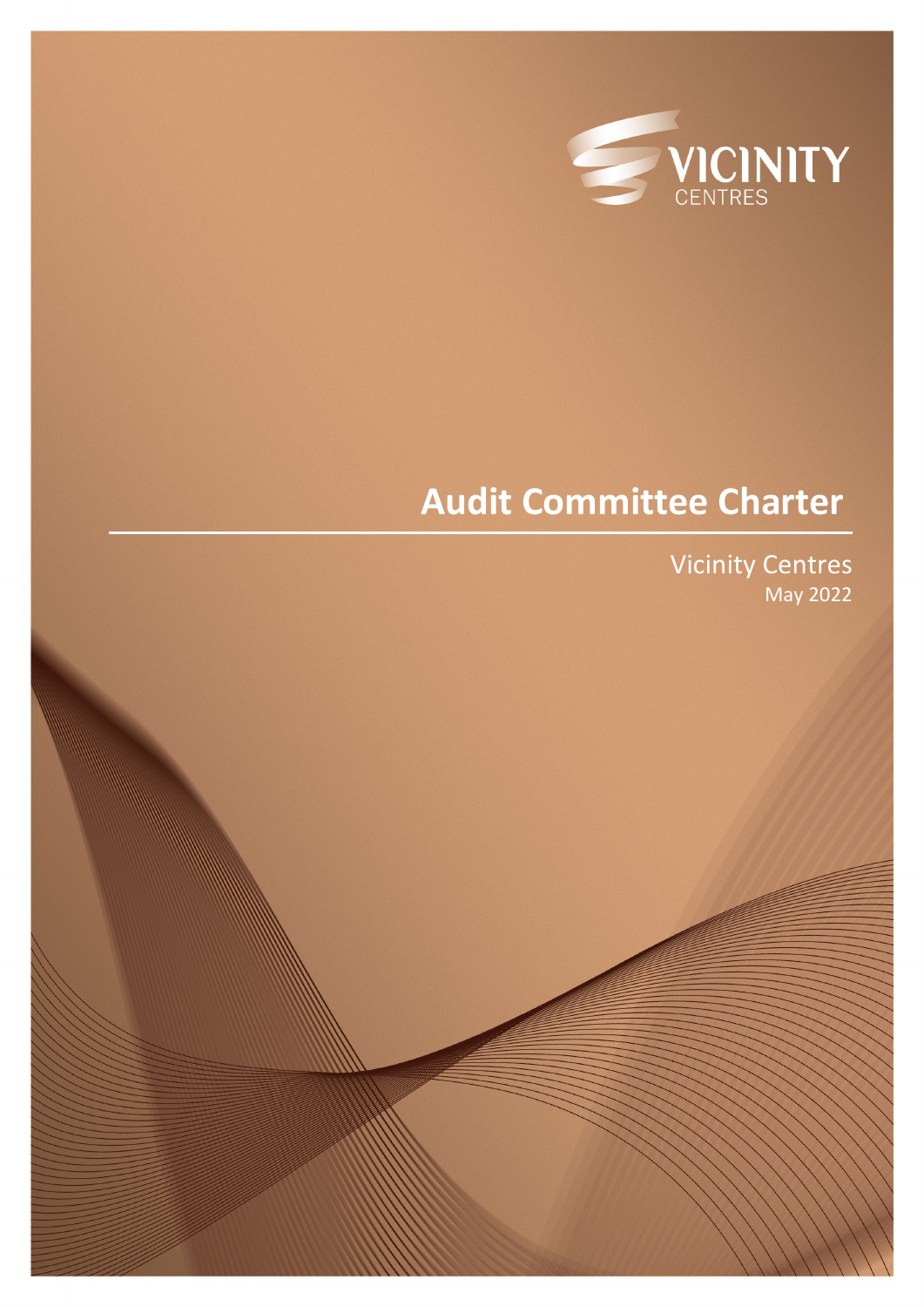# **Audit Committee Charter**

## **1. Purpose**

- 1.1 The purpose of the Committee is to assist the Board in fulfilling its corporate governance responsibilities in relation to:
	- a. the integrity of external reporting of financial information;
	- b. the integrity of Vicinity's financial reporting processes and internal control framework;
	- c. the management of accounting and financial risks;
	- d. accounting, treasury and tax policies and practices; and
	- the internal and external audit functions.
- 1.2 The Committee will primarily fulfil these responsibilities (and any other matters, powers or responsibilities delegated to the Committee by the Board from time to time) by carrying out the activities outlined in the Responsibilities section of this Charter.

In this Charter:

**Board** means the Boards of the Company, the Responsible Entity and VFRE.

**Company** means Vicinity Limited.

**Responsible Entity** means Vicinity Centres RE Ltd, the responsible entity of the Trust.

**Trust** means Vicinity Centres Trust.

**VFRE** means Vicinity Funds RE Ltd, the responsible entity of the Wholesale Funds managed by Vicinity.

**Vicinity** means the Company, the Trust, the Responsible Entity, VFRE and each of their respective controlled or managed entities.

## **2. Composition**

- 2.1 The Committee will comprise at least 3 members of the Board, the majority of whom are independent, non-executive Directors.
- 2.2 The Committee Chairman must be an independent non-executive Director who is not the Chairman of the Board.
- 2.3 The Committee Chairman will be a member of the Risk and Compliance Committee (**RCC**) to assist with the sharing of relevant information between the two Committees.
- 2.4 All Committee members should be financially literate and at least one member of the Committee must have significant financial and/or accounting experience.
- 2.5 The Committee as a whole must have a sufficient understanding of Vicinity's business and industry to be able to discharge the Committee's mandate effectively.
- 2.6 Committee membership and the Committee Chairman will be determined by the Board from time to time. Committee members may withdraw from membership by written notification to the Board.
- 2.7 The Secretary of the Committee will be the Company Secretary, unless otherwise determined by the Committee.

## **3. Meeting Procedures**

- 3.1 The Committee will meet at least four times a year or more frequently as required.
- 3.2 The provisions of the Company's Constitution dealing with Directors' meetings and written resolutions apply to meetings of the Committee.
- 3.3 The quorum for meetings of the Committee will be two members.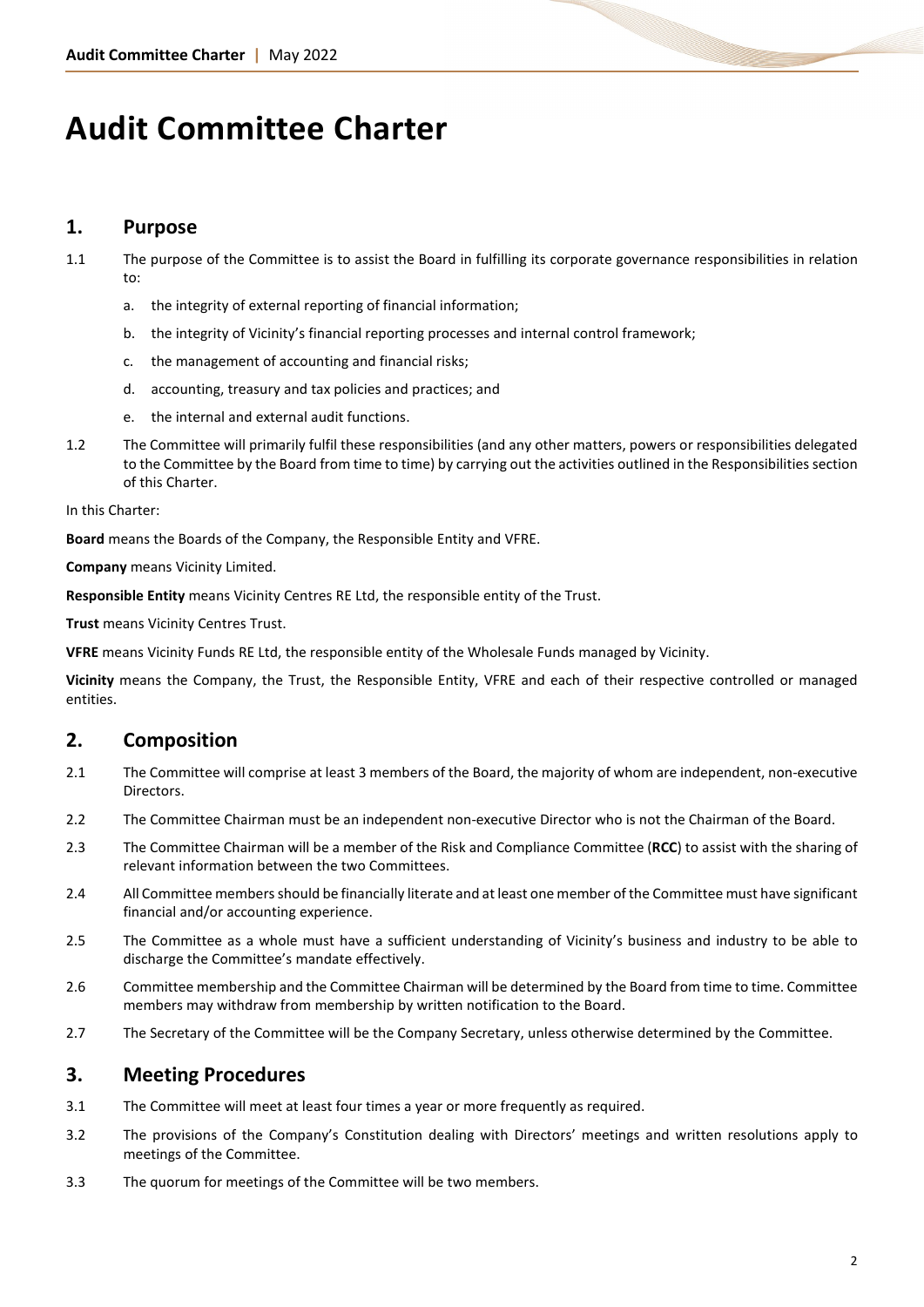- 3.4 If the Committee Chairman is absent from any Committee meeting, the Committee members present at that meeting will appoint one of their number to be Chairman of that meeting.
- 3.5 The Committee will allocate time within each meeting to hear from the internal and external auditors without Management present, and may choose to meet with Management without the internal and external auditors present.

## **4. Advice and Resourcing**

- 4.1 The Committee has free and unfettered access to Vicinity's management, finance personnel and external and internal auditors, and any other relevant internal or external party and information, to the extent necessary to perform its role. These persons also have direct access to the Committee.
- 4.2 The Chief Executive Officer, Chief Financial Officer, General Counsel, External Auditor and Head of Internal Audit have a standing invitation to attend all Committee meetings and will be provided with relevant meeting materials.
- 4.3 All Directors have access to relevant meeting materials (including minutes or written resolutions of the Committee which Directors may inspect at any time) and may attend Committee meetings.
- 4.4 The Committee may initiate special investigations as it sees fit, or as directed by the Board, in relation to matters set out in this Charter, or any other matter referred to the Committee by the Board.

## **5. Responsibilities**

The responsibilities of the Audit Committee are as follows:

#### 5.1 **Accounts, Financial Reporting and Financial Disclosure**

- 5.1.1 Review the full year and half year financial statements of Vicinity and assess whether the financial statements reflect a true and fair view of the financial position and performance of Vicinity, in accordance with relevant reporting requirements as a basis for recommendation for adoption by the Board.
- 5.1.2 Engage in the proactive oversight of Vicinity's financial reporting, financial disclosures and assurance processes.
- 5.1.3 Review significant accounting and financial reporting issues, including matters subject to accounting judgements and estimates, and the appropriateness of any significant judgements made by management.
- 5.1.4 Review the appropriateness of, and any amendments to, accounting policies.
- 5.1.5 Review the consistency of investor materials relating to Vicinity's full year and half year results with the financial statements.

### 5.2 **Internal Control**

- 5.2.1 Review the effectiveness of financial reporting systems and internal controls relating to financial risk management.
- 5.2.2 Oversee and monitor internal control deficiencies reported by the internal and/or external auditor or management, and the timely and fulsome resolution of these matters as appropriate, including action dates, requests for extensions to action dates, status of actions, action owners and action closure.
- 5.2.3 Review the processes underpinning the declarations of the Chief Executive Officer and Chief Financial Officer as to the effective operation of financial risk management and internal control systems in relation to financial reporting risks.

### 5.3 **External Audit**

- 5.3.1 Recommend to the Board the appointment and removal of the external auditor, and approve and oversee the rotation of the external audit engagement partner.
- 5.3.2 Review the adequacy of the scope of the external audit (including assessing that all material risks are addressed), and approve fees and any other material terms of the external auditor's engagement.
- 5.3.3 Review reports from the external auditor regarding financial reporting-related assurance engagements, including major issues identified during engagements and the external auditor's findings, and evaluate, and monitor management's response to, recommendations made by the external auditor.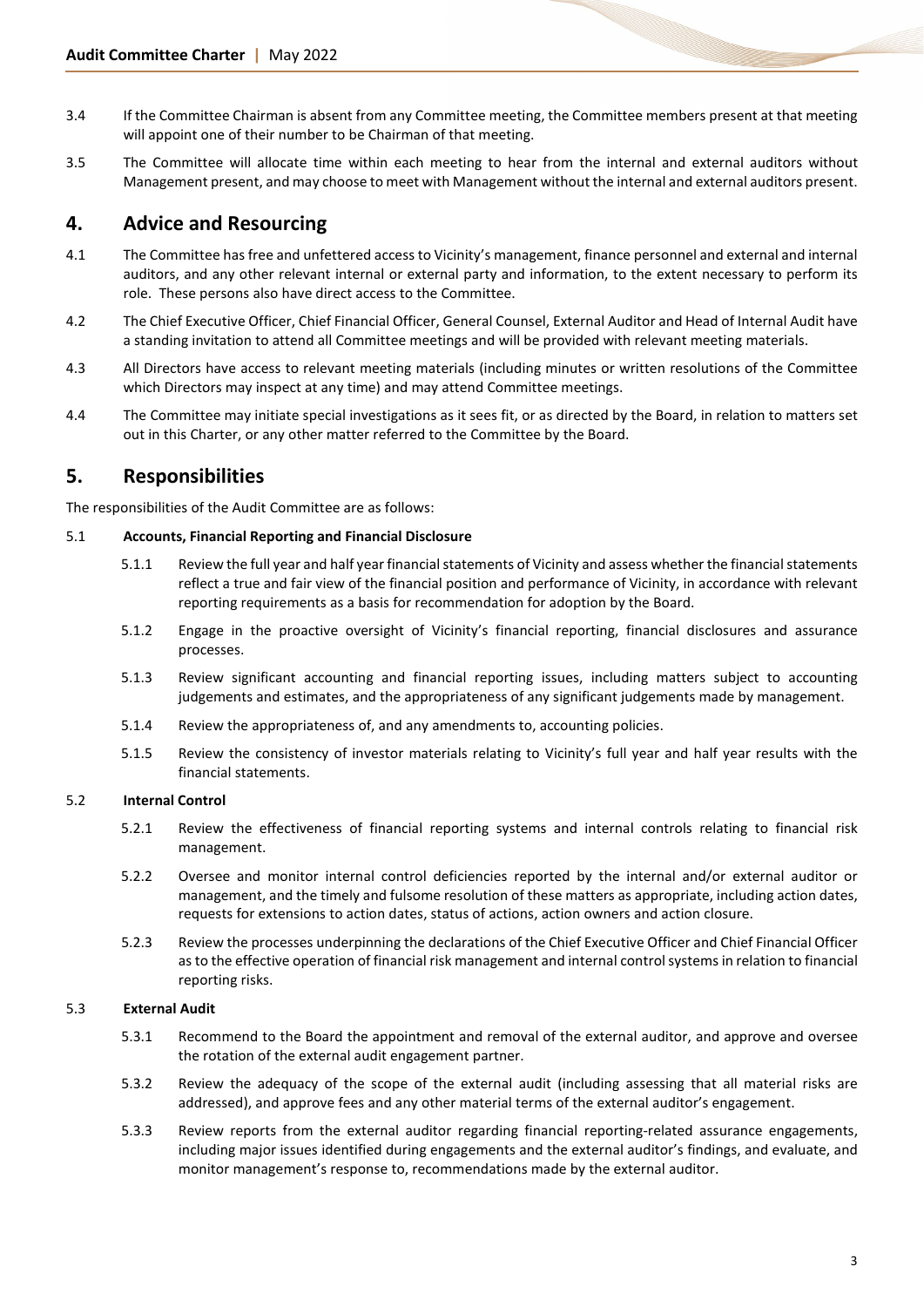- 5.3.4 Oversee and appraise at least annually the independence, adequacy and performance of the external auditor.
- 5.3.5 Monitor the working relationships between the internal and external audit functions and these functions and management.
- 5.3.6 Approve the External Audit Policy (refer Attachment 1).
- 5.3.7 Monitor the level of non-audit services performed by the external auditor, including fees payable to the external auditor, in accordance with the External Audit Policy, and review reports from management and the external auditor on compliance with the External Audit Policy.

#### 5.4 **Internal Audit**

- 5.4.1 Monitor the effectiveness, independence and objectivity of the internal audit function and approve the appointment and removal of the Head of Internal Audit.
- 5.4.2 Review and approve the Internal Audit Charter and annual internal audit program (including any amendments to the program throughout the year), ensuring it addresses key risks.
- 5.4.3 Review and approve the resourcing and adequacy of, and budgetary allowance for, the internal audit function.
- 5.4.4 Review findings from the internal auditor and monitor management's response to recommendations.
- 5.4.5 Obtain an external assessment on the adequacy and effectiveness of the internal audit function at least once every five years or earlier if deemed necessary by the Committee or Board.

#### 5.5 **Treasury**

- 5.5.1 Monitor treasury matters including financing strategies, governance, risk management activities (market and operations) and compliance with covenants.
- 5.5.2 Review and approve, or make recommendations to the Board, regarding treasury related matters in accordance with the delegated authorities.

#### 5.6 **Taxation**

- 5.6.1 Review reports from management on taxation matters including strategies, risks, key legislative developments and Vicinity's compliance with applicable legislation and regulations.
- 5.6.2 Review the tax risk profile and monitor relationships with revenue authorities.
- 5.6.3 Review the adequacy and effectiveness of the tax risk management framework, including policies, processes and procedures, and make recommendations to the Board regarding any amendments to the framework.

#### 5.7 **Other**

- 5.7.1 Review activity undertaken by regulatory agencies relevant to the Committee's areas of responsibility, including to assess any impact on the financial statements or tax position of Vicinity.
- 5.7.2 Review and make recommendations to the Board as to compliance with the financial requirements of VCRE and VFRE's Australian Financial Services Licences to support the Board's ongoing monitoring obligations.

## **6. Interaction with the Board and other Committees**

- 6.1 The Committee only has responsibility for matters set out in the Board Charter that are included in section 5 of this Charter or additional responsibilities or powers that are delegated to the Committee by the Board from time to time. The Committee's role does not extend to any of the responsibilities set out in the Charters of the RCC and the Remuneration and Human Resources Committee.
- 6.2 The Committee will, in discharging its duties, seek to co-ordinate its activities with the other Board Committees where appropriate, including but not limited to:
	- 6.2.1 the Committee Chairman will liaise with the RCC Chairman on an ongoing basis to ensure that no material matter is overlooked by the two Committees and to avoid duplication; and
	- 6.2.2 the Committee Chairman will consult with the RCC Chairman with respect to the scope of the internal audit plan and to agree accountability for the oversight and monitoring of internal audit matters, including the management and timely resolution of any internal control deficiencies identified. The Committee Chairman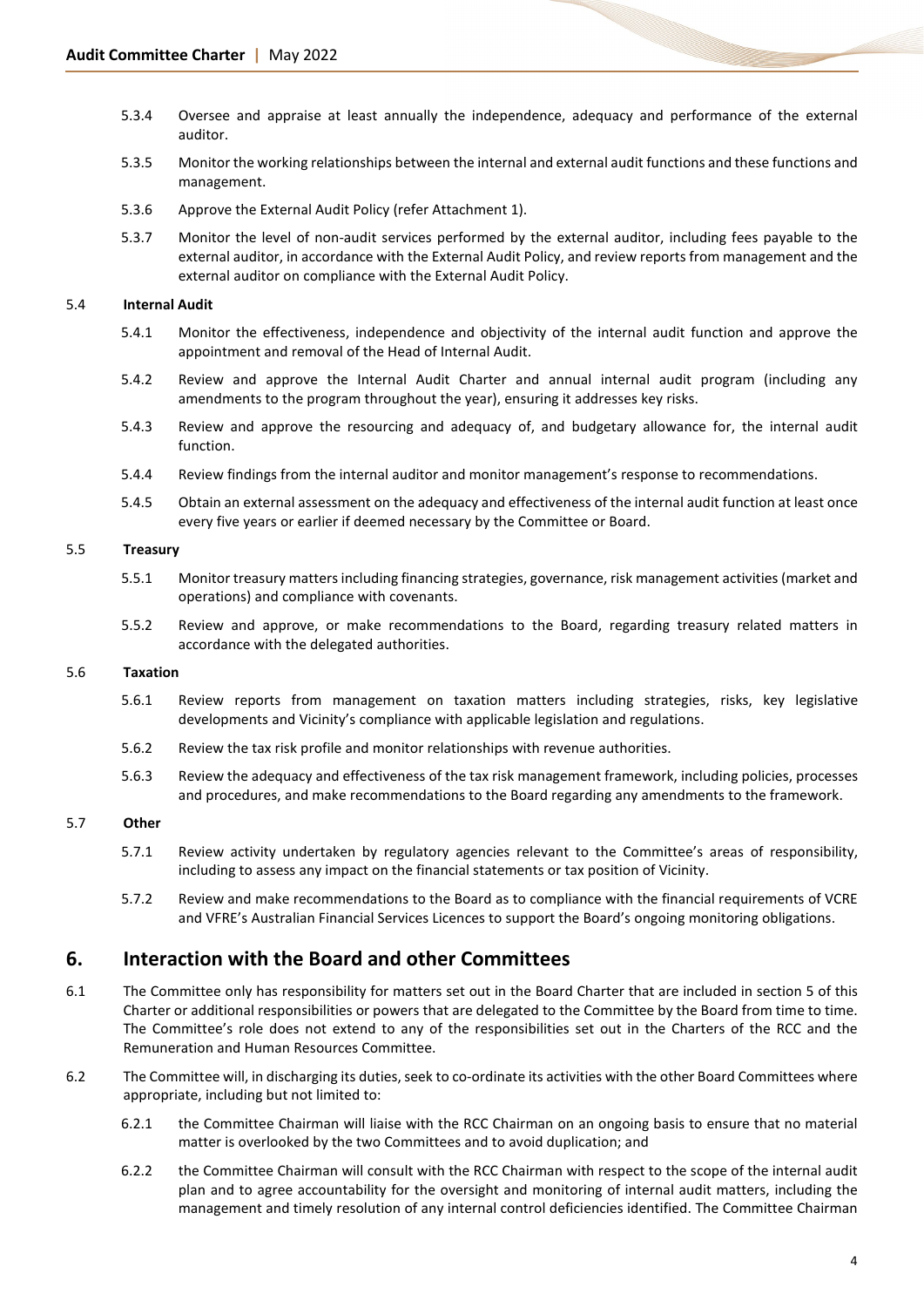will ensure the RCC Chairman is provided with copies of reports relevant to the RCC's scope of responsibility; and

6.2.3 the Committee Chairman will report to the Remuneration and Human Resources Committee any financial and/or internal control matter relevant to the determination of variable remuneration outcomes for the Chief Executive Officer and the Chief Executive Officer's direct reports.

## **7. Reporting**

- 7.1 The Committee Chairman will provide a verbal report of the considerations of the Committee:
	- 7.1.1 to the Board at its next meeting following a meeting of the Committee (including any approvals granted outside a meeting of the Committee), and including recommendations on any specific decisions or actions the Board should consider; and
	- 7.1.2 to the RCC at its next meeting following a meeting of the Committee in respect of matters relevant to that committee's mandate.
- 7.2 Any significant issues or material risks to Vicinity that the Committee becomes aware of will be notified to the Board.

## **8. Performance and Charter Review**

- 8.1 The Board or Committee will assess the Committee's performance annually as part of the Board evaluation process having regard to the principles and requirements of this Charter and any relevant findings and agreed actions will be considered by the Board in a timely manner.
- 8.2 The Committee will review the Committee charter from time to time as required and recommend proposed amendments to the Board for approval.